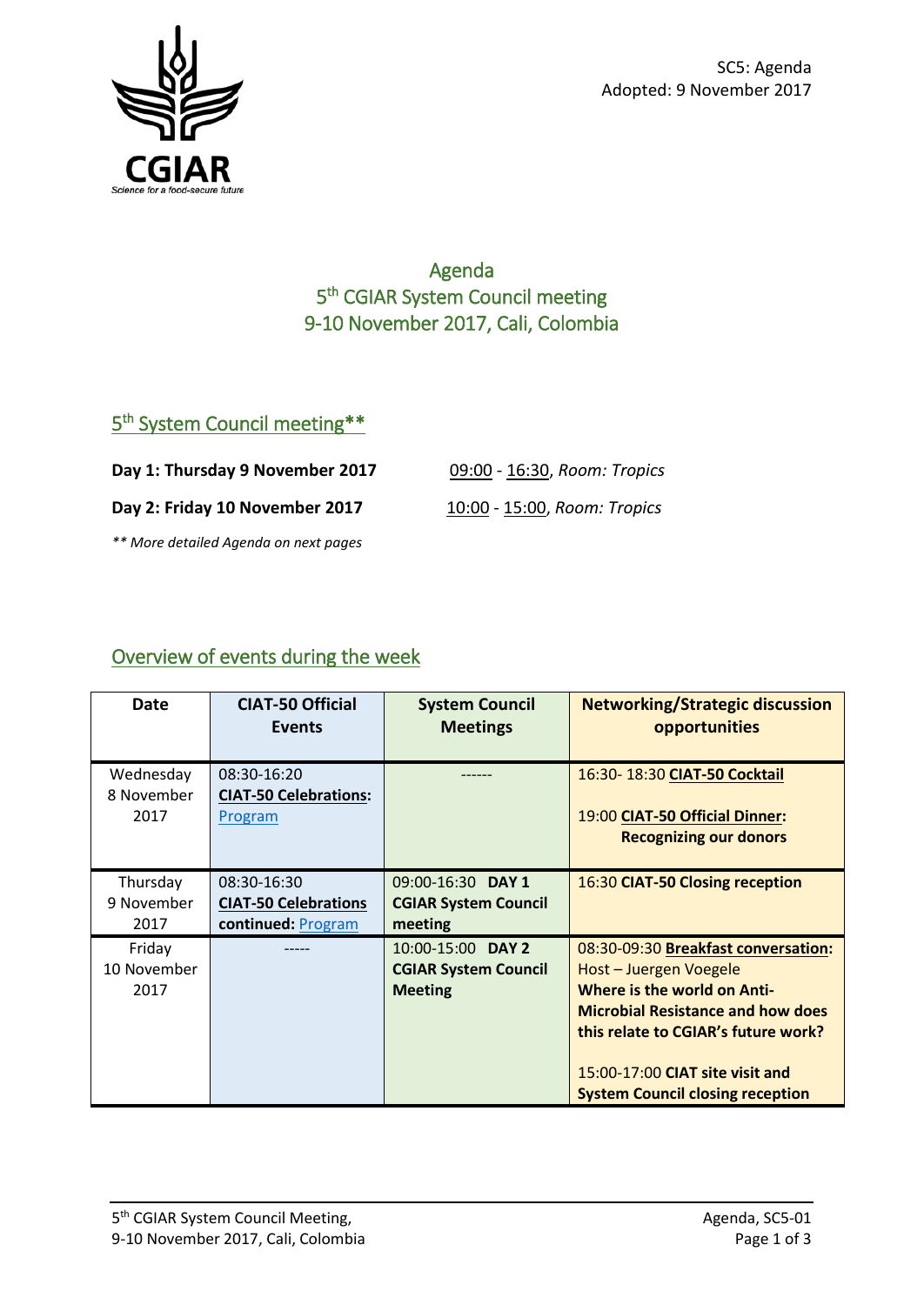# System Council Day 1, Thursday 9 November 2017, 09:00 - 16:30, Tropics Room

| <b>TIMING</b>                       | <b>AGENDA ITEM</b>                                                                                | <b>DESCRIPTION</b>                                                                                                                                                                          | <b>PURPOSE</b>                                  |  |
|-------------------------------------|---------------------------------------------------------------------------------------------------|---------------------------------------------------------------------------------------------------------------------------------------------------------------------------------------------|-------------------------------------------------|--|
| $09:00 - 09:15$<br>15 mins          | Agenda Item 1<br>Opening of 5 <sup>th</sup><br><b>System Council</b><br><b>Meeting</b>            | Welcome<br>a.<br>Election of Co-Chair<br>b.<br>Adopting the Agenda<br>c.<br>Conflict of interest declarations<br>d.                                                                         | For Decision<br>For Adoption<br>For Information |  |
| $09:15 - 10:00$<br>45 mins          | <b>Agenda Item 2</b><br><b>Visioning for CGIAR</b>                                                | Panel discussion of System Council<br>a.<br>members looking at value of CGIAR in the<br>future decades                                                                                      | For Information                                 |  |
| 10:00-10:30<br>30 min               | Agenda item 3<br>Moving forward with<br>drylands research                                         | SMB's recommendation for an agri-food<br>a.<br>systems research program on dryland<br>cereals and grain legumes for selected<br>dryland agroecology of South Asia and<br>Sub-Saharan Africa | For Decision                                    |  |
| 10:30-11:00                         | <b>Break</b>                                                                                      |                                                                                                                                                                                             |                                                 |  |
| $11:00 - 12:00$<br>60 mins          | Agenda item 4<br>Adopting a<br>strategic business<br>cycle approach                               | A business cycle concept for CGIAR and<br>a.<br>its links to various aspects of the agenda                                                                                                  | For Input                                       |  |
| 12:00-12:30<br>30 mins              | <b>Agenda Item 5</b><br><b>CGIAR System-</b><br><b>Level Results</b><br><b>Reporting</b>          | Proposed common reporting indicators<br>a.                                                                                                                                                  | For Decision                                    |  |
| 12:30-13:30<br>System Council Lunch |                                                                                                   |                                                                                                                                                                                             |                                                 |  |
| $13:30 - 15:00$<br>90 mins          | Agenda Item 6<br><b>Agreeing a funding</b><br>allocation strategy                                 | Overall allocation strategy approach<br>а.<br>Key decision elements set out in the<br>b.<br>twelve building blocks<br>Concepts for improving predictability of<br>c.<br>CRP funding         | For Decision                                    |  |
| 15:00-16:30<br>90 mins              | <b>Agenda Item 7</b><br><b>Taking forward</b><br>concrete funding<br>modality options<br>from SC4 | Modalities for CRP revisions<br>a.<br>Flagship-level earmarking<br>b.                                                                                                                       | For Decision                                    |  |
| 16:30                               |                                                                                                   | <b>CIAT-50 Celebrations Event: Closing Reception</b><br>(All System Council participants are invited to attend this event)                                                                  |                                                 |  |